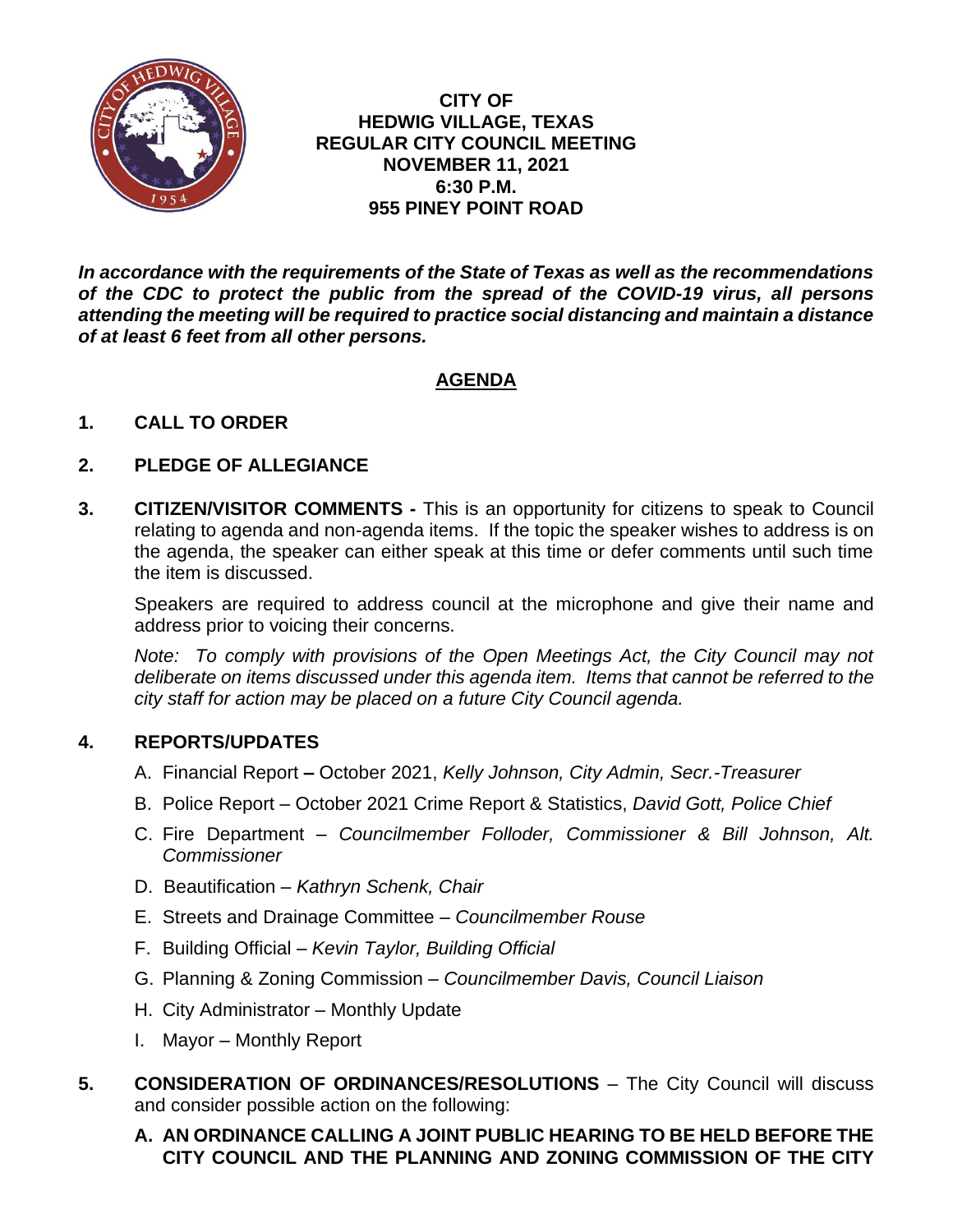**OF HEDWIG VILLAGE, TEXAS FOR THE PURPOSE CONSIDERING AMENDMENTS TO ARTICLE II, DEFINITIONS AND INTERPRETATION, SECTION 202, DEFINITIONS; ARTICLE V, ZONING REGULATIONS, SECTION 505, RESIDENTIAL DISTRICTS A AND C, SUBSECTION B.10, FENCES; AND ARTICLE V, ZONING REGULATIONS, SECTION 506, BUSINESS DISTRICT B, SUBSECTION E.7, FENCES, OF THE HEDWIG VILLAGE PLANNING AND ZONING CODE REGARDING THE REGULATION OF FENCES WITHIN THE CITY.** 

- **6. CONSIDERATION OF CONTRACTS/AGREEMENTS** The City Council will discuss and consider possible action on the following:
	- **A.** Consideration and Possible Action for approval of an Agreement with Tyler Technologies to purchase a Records Management System for the Police Department. (Chief David Gott)
- **7. CONSIDERATION FOR REQUESTS FOR COUNCIL AUTHORIZATION -** The City Council will discuss and consider possible action on the following:
	- **A.** Proposed Recommendation by the Villages Mutual Insurance Cooperative Board for 2022 Insurance Carriers to provide Medical, Dental, Vision, Life, AD&D, Long Term Disability, and Supplemental Life Coverage for the City Employees. (Kelly Johnson, City Administrator)
	- **B.** Discussion and Possible Action to Reschedule the January 13, 2022 City Council Meeting. (Kelly Johnson, City Administrator)

## **8. DISCUSSION ITEMS/PRESENTATION OF SPECIAL REPORTS**

- **A**. Discussion of the Streets and Drainage Committee Progress
- **9. CONSENT AGENDA –** All Consent Agenda items listed are considered to be routine by the City Council and will be enacted by one motion. There will be no separate discussion of these items unless a Council Member so requests, in which event the item will be removed from the Consent Agenda and considered in its normal sequence on the agenda.
	- **A.** Approval of Minutes October 14, 2021 Regular Council Meeting.
	- **B.** Approval General Funds Bills.
	- **C.** Approval of General Fund Bills over \$2500.
	- **D.** Approval of an Agreement with Harris County to house, support, maintain, and confine City prisoners in Harris County jails.
	- **E.** A Resolution Appointing Kyle Sears to the Harris-Galveston Subsidence District as the Representative for the Cities of Bunker Hill Village, Hedwig Village, Hilshire Village, the City of Humble, Hunters Creek Village, Piney Point Village, and Spring Valley Village on the Board of Directors.
- **10. CLOSED SESSION –** The City Council will convene into Closed Session as authorized by Chapter 551; Texas Government Code, to discuss following matters.
	- **A.** As authorized by Section 551.074, Personnel Matters, to discuss matters relating to City personnel.
- **11. ACTION – CLOSED SESSION** The City Council will reconvene in open session and take action, if necessary, on the matter discussed in closed session.